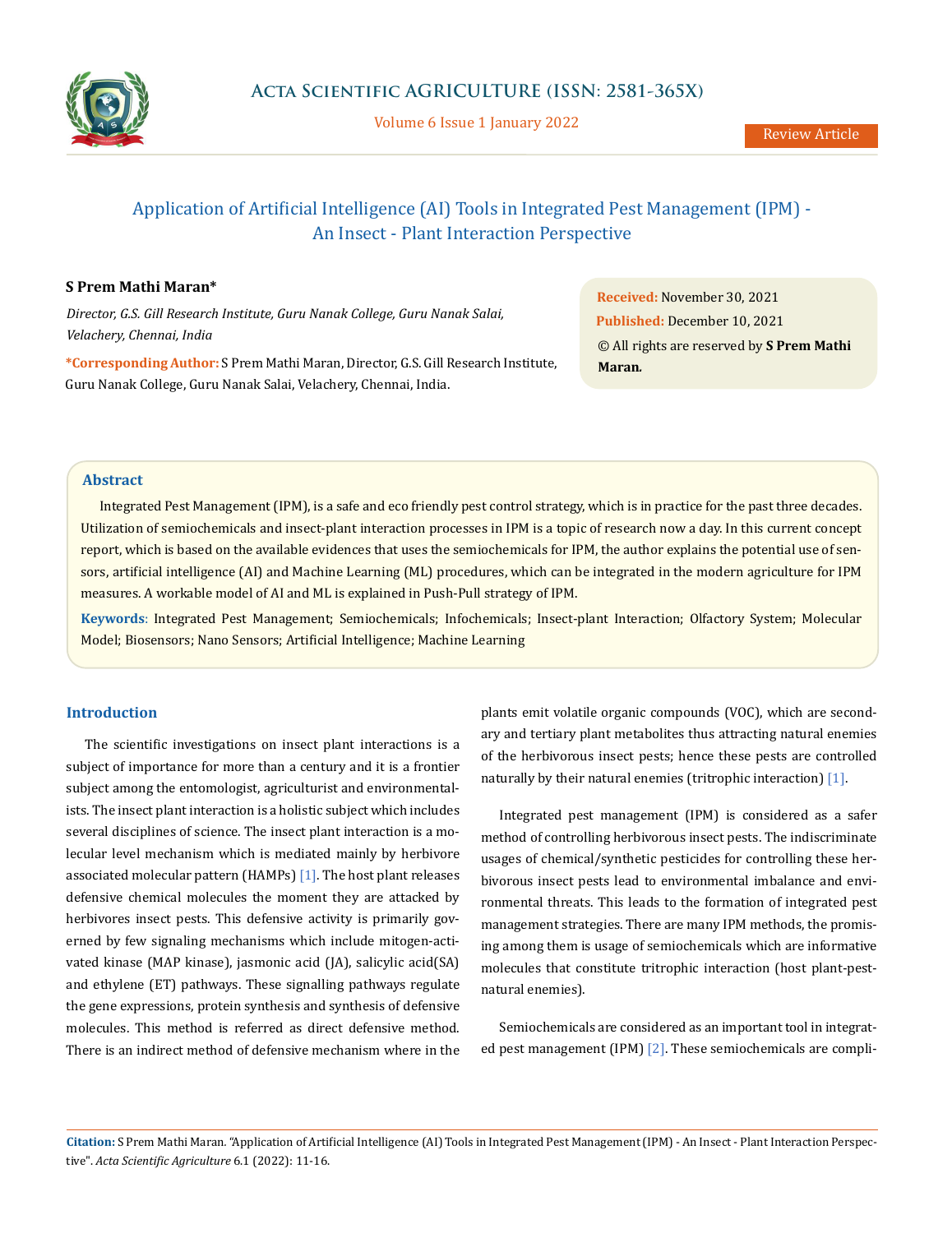mentary or alternative compounds to chemical pesticides in IPM strategies. The olfactory response of any herbivorous insect pests to host plant volatiles determine the food, mating, oviposition and other insect pest behaviors. IPM of herbivorous insect pests utilize the olfactory chemical signals to monitor, mass trap, lure, kill, mate distribution and push/pull strategy. These control strategies can be used singly or in combination with one another. It is recorded, the combination of these chemical communication signals are more efficient in IPM as attraction of a herbivorous insect pests by a multiple chemical stimuli is higher than a single stimulus  $[3,4]$ .

Sensor based detection of semiochemicals was extensively reviewed by Brezolin., *et al*. (2018) [5]. Work on sensorics has contributed to the development of many tools like chemo, bio and nano sensors to detect the selective semiochemicals.

To develop AI and ML strategies in IPM using semiochemicals need a detailed study on the insect plant interactions. A better understanding on the olfactory and chemosensory systems, feeding preferences, sensilla on the antennae and mouth parts of herbivorous insect pests is imperative as these insects detects and differentiates various semiochemicals even at extremely lower concentrations and even the insects distinguish the various isomeric molecules of semiochemicals [3]. Hence a multidisciplinary research work is the need for the hour on the chemical ecology of insects to develop modern tools and to develop artificial intelligence (AI) tools and machine learning (ML) strategies for IPM. This current concept paper, which is based on various evidences, gives a detailed insight of steps, concepts and procedures of a new IPM strategy using semiochemicals and artificial intelligence methods.

#### **Classification of semiochemicals**

Semiochemicals are otherwise called as informative molecules that convey chemical messages between insect-insect and plantinsect, which evoke physiological and behavioral responses within and between species.

The following flow chart depicts the broad outline classification of semiochemicals [6].

#### **Semiochemivals in IPM**

The efficacy of semiochemicals molecule in IPM greatly depends on the physico-chemical properties and the environmental conditions. The key physico-chemical properties are molecular



structure, solubility and volatility in the air and it's life time in the environment. The environmental condition that determines the effectiveness of these semiochemicals is mainly the temperature which influences the stability, solubility, volatility and life time [7].

Sex pheromones of Lepidopteran pests are the first recognized and synthesized ones, which has very large scale application in IPM. As semiochemicals are not killing agents like chemical pesticides, Reddy., *et al*. (2005) [8], set few strategies of using semiochemicals in IPM to a) monitor the pest population b) possibilities of controlling the pests and c) altering the behavioural pattern of herbivorous insect pests and or it's natural enemies.

As these semiochemicals are non toxic, low dosages to exert better control over pests, having adverse effects only on target pests, non persistent and eco friendly and target pests cannot develop resistance to these biological molecules the usage and development of semiochemicals based products are emerging now. The application of these volatile compounds in IPM requires very low concentrations. Even at the low concentrations these semiochemi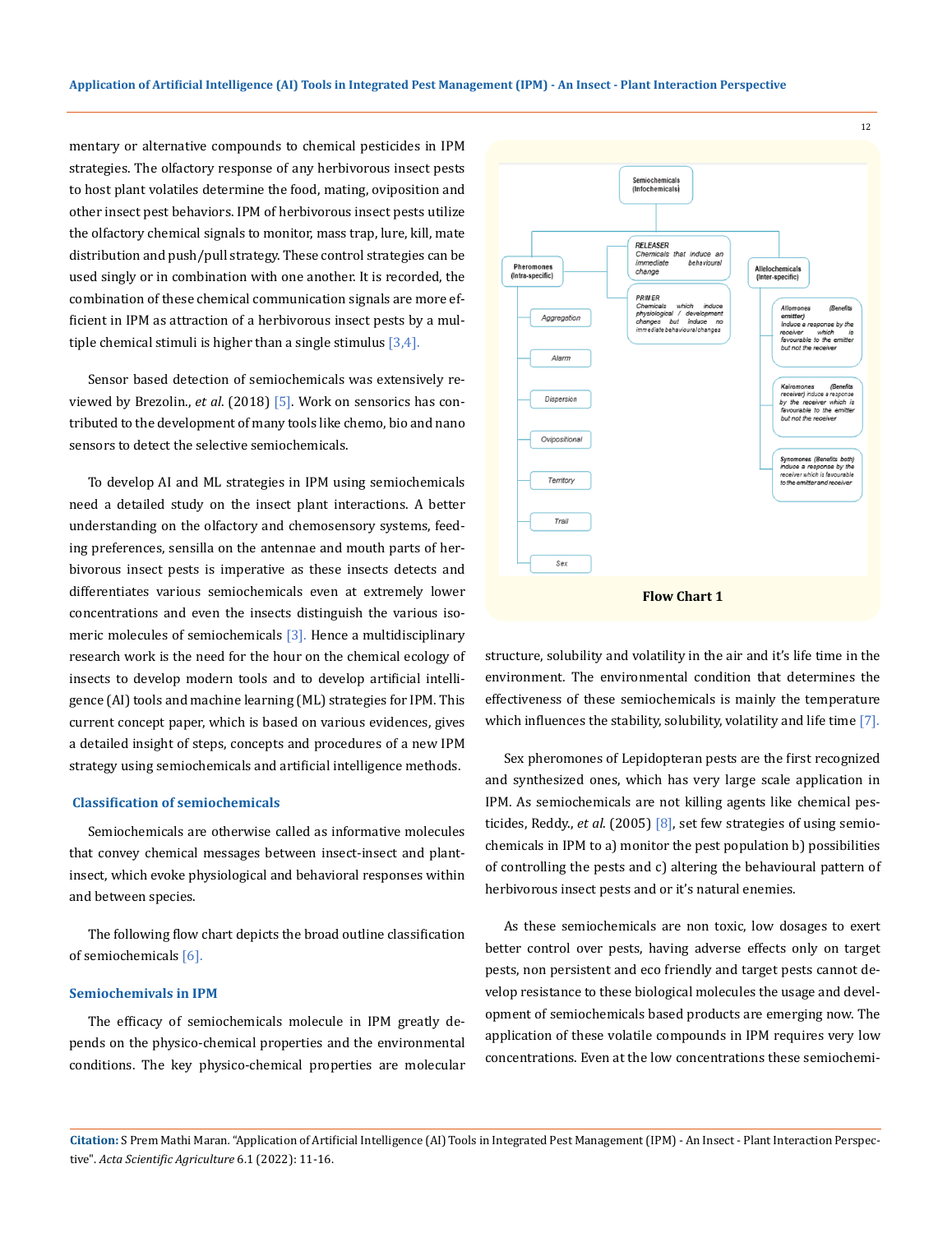cals exert good control over insect pests as it has high volatility and diffuses to long distances.

Herbivore induced plant volatiles is also one of a promising tool in IPM as it attracts the natural enemies too to find their prey.

## **Sampling tools to study semiochemicals used in insect plant interaction**

To develop the sensors, AI and ML programmes, a thorough knowledge on the molecular structure, physico chemical properties and biological properties of a semiochemicals and VOC is imperative. To elucidate all the above properties, extraction, analysis and biological assays need to be done. The following are the various methods used for extraction, analysis and bioassays of semiochemicals and VOC's. (Cornelio., *et al*. 2019) [9].

#### **Extraction of semiochemicals**

Solvent Assisted Extraction (SAE) Distillation.

## **Trapping of semiochemicals**

- Enclosure techniques.
- Static (SHS) and Dynamic Head space (DHS) sampling. Solid Phase Extraction (SPE).
- Solid phase micro Extraction (SPME).
- Head space -solid phase micro extraction (HS-SPME).

#### **Analytical tools to identify semiochemicals**

- Gas Chromatography (GC)
- Gas chromatography coupled to Ionization Detectors (GC-FID)
- Gas chromatography coupled to Electroantennography Detectors (GC-EAD) Gas chromatography coupled to Mass Spectrometry (GC-MS)
- Nuclear Magnetic Resonances (NMR).

#### **Bioassay of semiochemical recognition by insects**

- Electroantennography (EAG)
- Single sensillum recording (SSR).
- • Behavioural Experiments:
- • Linear Olfactometry.
- Two path olfactometry.
- Multiple path olfactometry.
- Wind tunnel assay

#### **Sensor based detection**

#### **Biological molecular recognition system (olfactory organs)**

13

The insect olfactory system utilise highly sophisticated molecular mechanisms which involve the olfactory receptors activation which leads to a rapid detection in real time measurement systems. The sensory organs/olfactory organs of a insect include antennae, mouth parts and ovipositor (Panda, Kush 1995) [10]. The insects olfactory system is far superior in terms of sensitivity, selectivity, response time. The individual chemosensory neurons of insects have specific receptor sites. Stimulation of a olfactory system by semiochemicals produce specific binding proteins (BPs), that binds to specific receptor sites. The Lepidopteran olfactory system is classified as 4 families based on the proteins they release in response to a semiochemicals stimuli. They are Chemosensory Proteins (CSPs), Odorant Binding Proteins (OBPs), Odorant Degrading Enzymes (ODEs) and Chemosensory Receptors (CRs). The Odorant Binding proteins (OBPs or BPs) are Pheromone Binding Proteins (PBPs), General Odorant Binding Proteins (GOBPs) and Antennal Binding Protein X (ABPx). The odorant degrading enzymes are Estrases (CXEs), Aldehyde Oxidases (AOXs), Alcohol Dehydrogenases (ADs), Cytochrome P-450, Glutathione S-Transferase and UDP-Glucuronosyl Transferase. The chemo sensory receptors in the insect olfactory system has Odorant receptors (ORs), Ionotropic receptors (IRs), Gustatory Receptors (GRs) and Sensory Neuron Membrane Protein (SNMPs). (Godoy., *et al*. 2021) [11].

The responses evoked in insects by these semiochemicals by the above mechanisms shall be attractive or repellent. The behavioral response of insects for finding an odour source is classified into 3 mechanisms.

- **Chemotaxis:** Wherein he insects body is directly aligned towards the odour source because of the gradient of the odour molecule.
- **Orthokinesis and Klinokinesis:** Wherein the insects do not recognize the odour direction, but stimulated for moving, depend upon the odour concentration or turning (klinokinesis).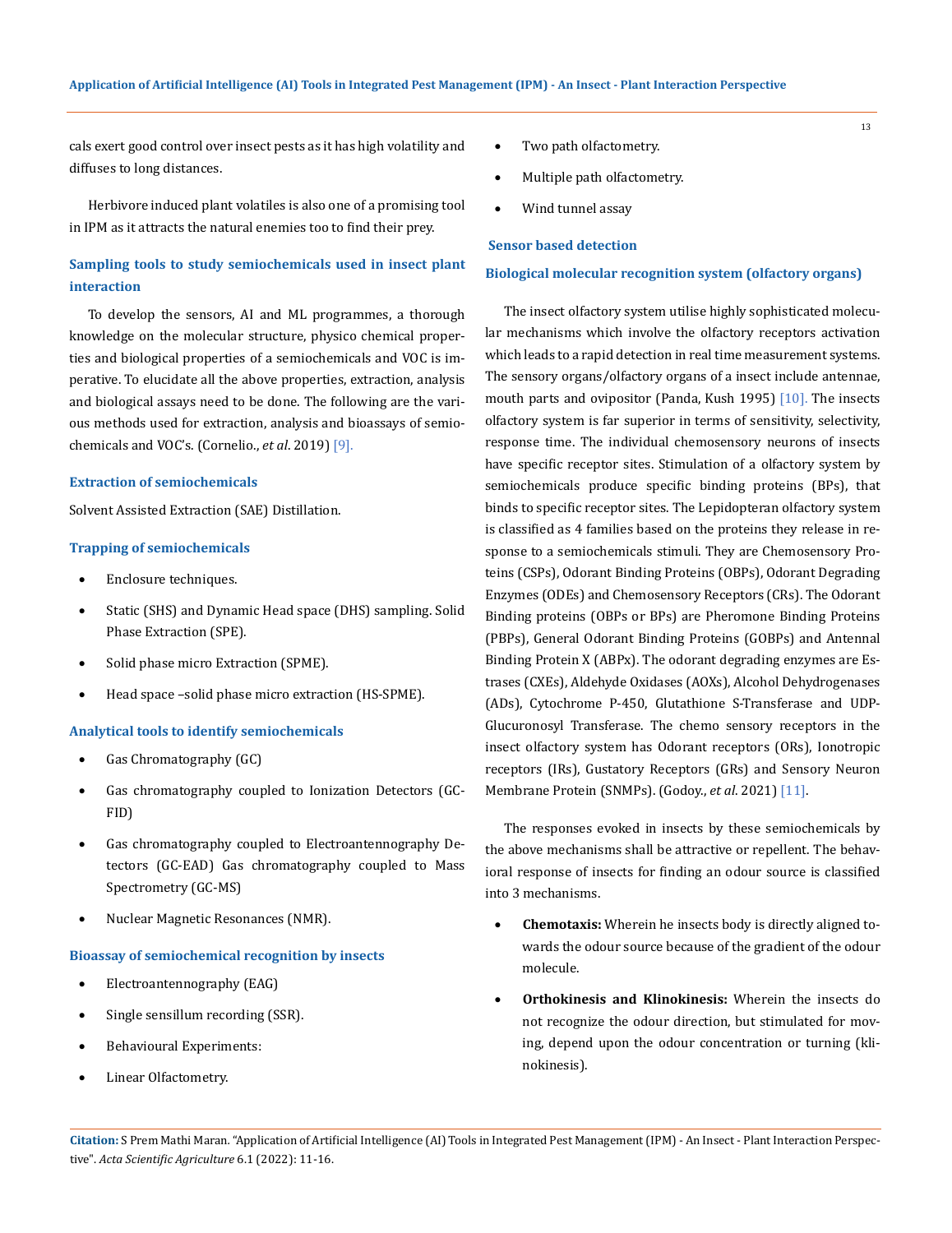**Anemotaxis:** The attached chemical molecule stimulate the recipient insect to fly upwind [12].

#### **Sensors in integrated pest management**

Sensors are defined as the device which can transform the outcome of a chemical or physical reaction that happens in the live organism or in the environment into a useful signal which can be analysed using specific programs.

Sensors are classified based on the principle of detection as a) physical sensor b) chemical sensor and c) biosensors. A sensor is user friendly when it is having properties like sensitivity, stability, fast response time and lower detection limits (Brezolin., *et al*. 2018) [5].

Chemical sensors are very effective tools for detecting even the lowest quantities of volatile organic compounds emanating from host plants, insects and in the agro ecosystem. In chemical sensors, the volatile molecule binds with the sensitive material, exert change in the sensitive material. These changes which are normally electrochemical are converted into a signal, which can be analyzed. These sensor materials are acting as a transducer. There are semiconductor sensors which can detect these volatile organic compounds in the environment from 5 to 500 ppm with a fast response time [13-15].

Biosensors use biological components such as a whole organism, an organ, a tissue, a cell, nucleus acid, genetic material and enzymes to detect and respond to a specific volatile compound. The signals transduced which is in proportion to the concentration of the VOC in the environment by a biosensor in response to a VOC is measured optically, electrochemically, thermometrically, magnetically or micromechanically. There are biosensors that show a rapid response time of  $\sim$ 13 seconds (Brix., *et al.*) [16-18].

 The flow chart 2 explains the process sequences of developing an Artificial Intelligence (AI) method based IPM strategy.

Table 1 explains the potential control methods using sensors, AI and ML integrations.

Semiochemicals play a significant role in the behavioral pattern of herbivorous insect pests in finding host plant location and acceptance for feeding and oviposition (columns 1 and 2) [19,20]. The host plant chemical cues also attract natural enemies, which balances the agro ecosystem. Based on the strength, volatility, dif-



**Flow Chart 2**

| <b>Behavioural</b> | Semiochemi-            | <b>Sensors</b>    | Possible ai and   |
|--------------------|------------------------|-------------------|-------------------|
| process            | cals in agro-          |                   | ml control op-    |
|                    | ecosystem              |                   | tions             |
| Host Plant Loca-   | Long range             | Chemo sen-        | Attractants,      |
| tion for feeding   | cues.                  | sors              | luring and mass   |
|                    | <b>Plant Volatiles</b> |                   | trapping.         |
| Host Plant         | Short range or         | <b>Biosensors</b> | Antifeedants      |
| acceptance for     | contact cues.          | and nano          | and repellents    |
| feeding            | Non volatile           | sensors           |                   |
|                    | plant chemicals        |                   |                   |
| Host plant loca-   | Long range cues        | Chemo sen-        | Repellents and    |
| tion for oviposi-  | Specific plant         | sors              | deterrents        |
| tion               | volatiles              |                   |                   |
| Host plant         | Short range            | Chemo Sen-        | Oviposition       |
| acceptance for     | cues                   | sors              | deterrents        |
| oviposition        | Oviposition            | Bio sensors       |                   |
|                    | pheromones             | Nano sen-         |                   |
|                    | Plant volatiles        | sors              |                   |
| Predation by       | Host plant             | Chemo             | Biocontrol by     |
| natural enemies    | chemical cues          | Sensors           | specific and gen- |
|                    | Prey odors             | Bio sensors       | eralist natural   |
|                    |                        | Nano sen-         | enemies, mass     |
|                    |                        | sors              | trapping          |
|                    |                        |                   | lures and kill    |

#### **Table 1**

**Citation:** S Prem Mathi Maran*.* "Application of Artificial Intelligence (AI) Tools in Integrated Pest Management (IPM) - An Insect - Plant Interaction Perspective". *Acta Scientific Agriculture* 6.1 (2022): 11-16.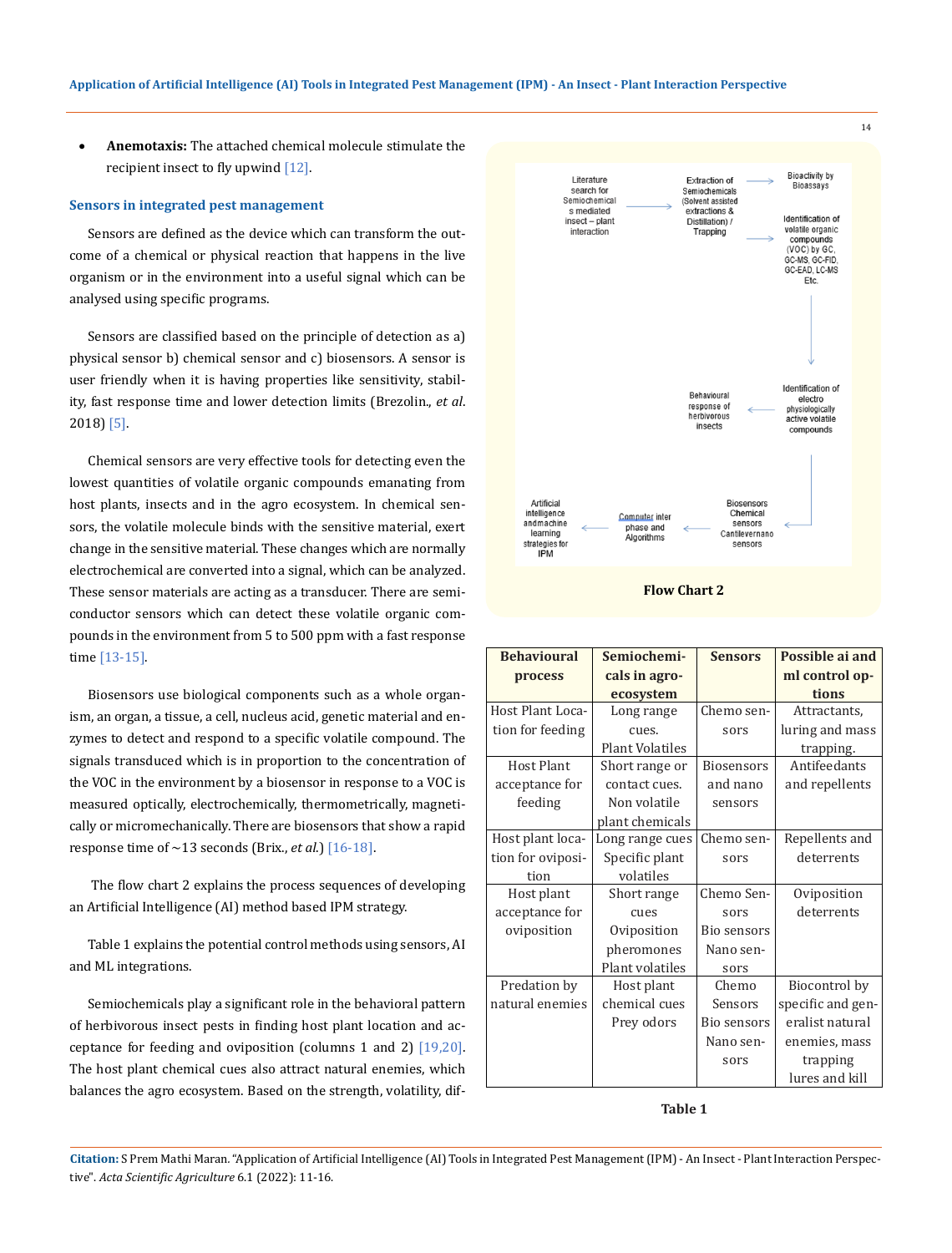fusibility of the chemical cues, different types of sensors are used (column 3) [21]. These sensors transduce the chemical signals into electromagnetic signals. Based on the signals generated, the AI and ML system responds and does the control measures (column 4) using a pre programmed hardware and software systems.

#### **Push-pull strategy of IPM**

The integration of AI and ML in IPM is a noval strategy. Scientists at G.S. Gill Research Institute, Guru Nanak College, Chennai, developed a new concept of integrating the AI and ML methods in IPM, very specifically on the push-pull strategy of IPM. The pushpull strategy of IPM was discussed in detail by Cook., *et al*. (2007) [4]. The following flow chart explains the above concept.



## **Conclusion**

Artificial Intelligence (AI) and Machine Learning (ML) are very promising tools that can be used in Integrated Pest Management (IPM) strategies. This current concept report reveals the promising

possibilities and concepts based on evidence based studies. A further research on such aspects is the need for the universe as these are eco friendly, efficient and economical strategies.

## **Acknowledgement**

The author sincerely thank Sardar Manjit Singh Nayyar, General Secretary and Correspondent, Guru Nanak Educational Society for the supports and encouragements.

## **Bibliography**

- 1. [Anupam Varshney Sharma and Vachaspati Mishra. "Simplified](https://www.researchgate.net/publication/348601719_Simplified_Perspective_of_Complex_Insect-Plant_Interactions)  [Prespective of Complex Insect-Plant Interactions".](https://www.researchgate.net/publication/348601719_Simplified_Perspective_of_Complex_Insect-Plant_Interactions) *Molecular [Mechanisms to Chemical Ecology](https://www.researchgate.net/publication/348601719_Simplified_Perspective_of_Complex_Insect-Plant_Interactions)* (2021): 399-415.
- 2. Alice L Mauchline., *et al*[. "Semiochemical-based alternatives to](https://link.springer.com/article/10.1007/s11829-017-9569-6)  [synthetic toxicant insecticides for pollen beetle management".](https://link.springer.com/article/10.1007/s11829-017-9569-6)  *[Arthropod-Plant Interactions](https://link.springer.com/article/10.1007/s11829-017-9569-6)* 12 (2018): 835-847.
- 3. [Abd El-Ghany NM. "Semiochemicals for controlling insects](http://www.plantprotection.pl/Issue-1-2019,6628)  pests". *[Journal of Plant Protection Research](http://www.plantprotection.pl/Issue-1-2019,6628)* 50.1 (2019): 1-11.
- 4. Cook SM., *et al*[. "The use of push-pull strategies in integrated](https://www.annualreviews.org/doi/10.1146/annurev.ento.52.110405.091407)  pest management". *[Annual Review of Entamology](https://www.annualreviews.org/doi/10.1146/annurev.ento.52.110405.091407)* 52 (2007): [375-400.](https://www.annualreviews.org/doi/10.1146/annurev.ento.52.110405.091407)
- 5. Brezolin AN., *et al*[. "Tools for detecting insect semiochemicals:](https://link.springer.com/article/10.1007/s00216-018-1118-3)  a review". *[Analytical and Bioanalytical Chemistry](https://link.springer.com/article/10.1007/s00216-018-1118-3)* 410 (2018): [4091-4108.](https://link.springer.com/article/10.1007/s00216-018-1118-3)
- 6. Nordlund DA., *et al*. "Semiochemicals". Their role in pest control, John Wiley and sons, New York (1981).
- 7. Tamoghna Saha and Nithya Chandran. "Chemical ecology and pest management: A review". *International Journal of Chemical Studies* 5.6 (2017): 618-621.
- 8. Reddy GVP., *et al*[. "Development of a semiochemical-based](https://citeseerx.ist.psu.edu/viewdoc/download?doi=10.1.1.562.5821&rep=rep1&type=pdf)  [trapping method for the New Guinea sugarcane weevil. Rhab](https://citeseerx.ist.psu.edu/viewdoc/download?doi=10.1.1.562.5821&rep=rep1&type=pdf)doscelus obscures". *[Journal of Applied Entomology](https://citeseerx.ist.psu.edu/viewdoc/download?doi=10.1.1.562.5821&rep=rep1&type=pdf)* 129 (2005): [65-69.](https://citeseerx.ist.psu.edu/viewdoc/download?doi=10.1.1.562.5821&rep=rep1&type=pdf)
- 9. Ricardo Barbosa-Cornelio., *et al*[. "Tools in the Investigation of](https://www.mdpi.com/2075-4450/10/8/241)  [Volatile Semiochemicals on Insects: From sampling to statisti](https://www.mdpi.com/2075-4450/10/8/241)[cal analysis".](https://www.mdpi.com/2075-4450/10/8/241) *Insects* 10.8 (2019).
- 10. Panda N and Kush GS. "Host plant resistance to insect". Wallingford, UK: CAB international (1995): 448.

**Citation:** S Prem Mathi Maran*.* "Application of Artificial Intelligence (AI) Tools in Integrated Pest Management (IPM) - An Insect - Plant Interaction Perspective". *Acta Scientific Agriculture* 6.1 (2022): 11-16.

15